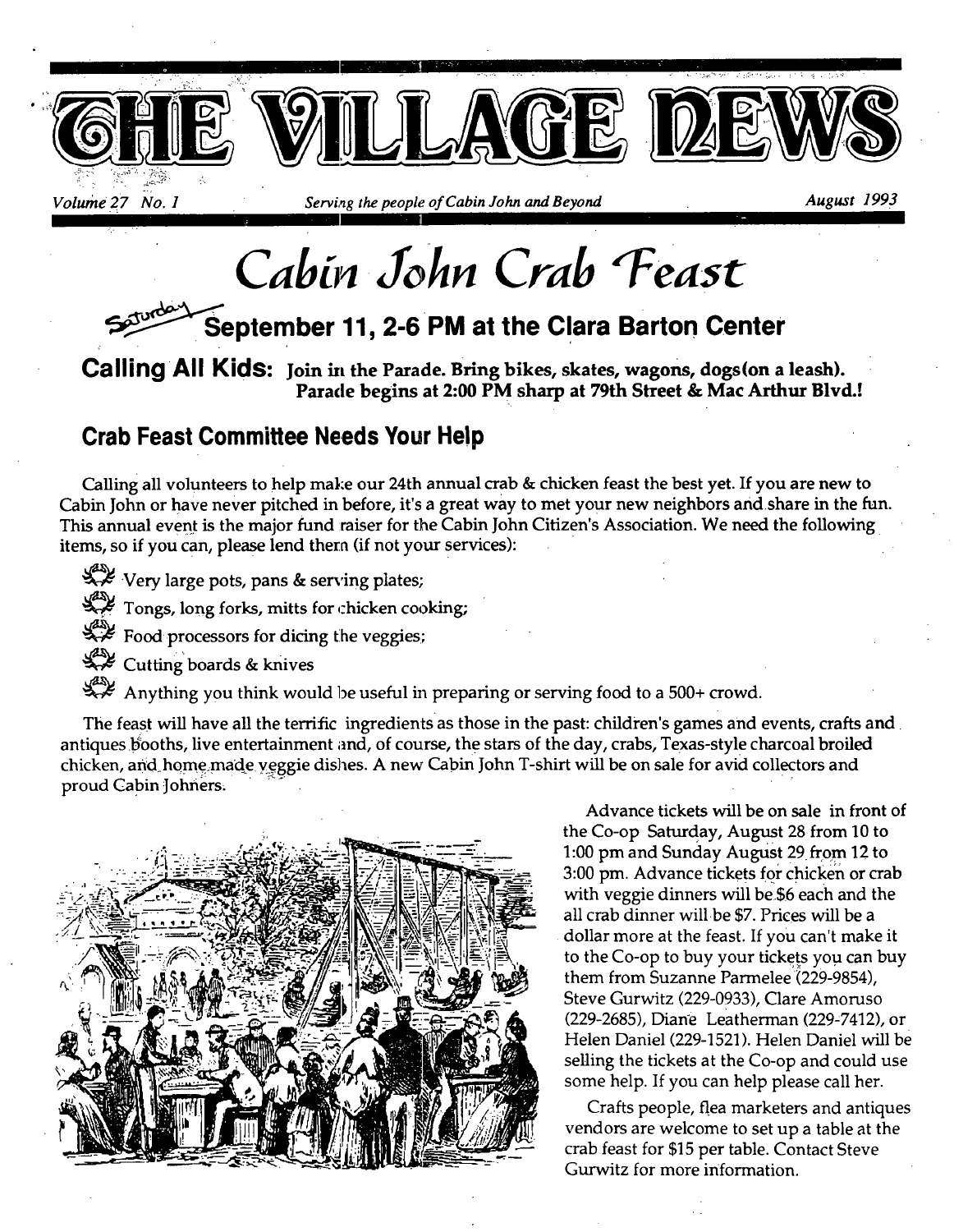#### *THE VILLAGE NEWS*

| SATURDAY - SEPTEMBER II<br>$\mathcal{L}_{\mathcal{A}}$                                                                              |  |  |  |  |  |
|-------------------------------------------------------------------------------------------------------------------------------------|--|--|--|--|--|
| Crab Feast Help Wanted!                                                                                                             |  |  |  |  |  |
|                                                                                                                                     |  |  |  |  |  |
| HELP!! Below is a list of jobs that need volunteers. If you can pitch in,                                                           |  |  |  |  |  |
| please fill out the slip below and send it to Diane Leatherman, 6511-78th<br>Street, Cabin John, MD 20818 or just hand it to Diane. |  |  |  |  |  |
|                                                                                                                                     |  |  |  |  |  |
| Name                                                                                                                                |  |  |  |  |  |
| I want to volunteer my time for the following:                                                                                      |  |  |  |  |  |
| $\square$ 1. Veggie preparation on Thursday or Friday evening before the feast.                                                     |  |  |  |  |  |
| 2. Cooking chicken the day of the Feast.                                                                                            |  |  |  |  |  |
| $\Box$ 3. Serving food the day of the Feast.                                                                                        |  |  |  |  |  |
| 1 4. Helping with sales of refreshments, T-shirts.                                                                                  |  |  |  |  |  |
| 5. Helping to set up tables & chairs the morning of the Feast.                                                                      |  |  |  |  |  |
| $\Box$ 6. Clean-up at the end of the Feast.                                                                                         |  |  |  |  |  |
| 7. Help out wherever needed.                                                                                                        |  |  |  |  |  |
| <b>13. Selling Tickets.</b>                                                                                                         |  |  |  |  |  |
| □ 9. Go-fers (great job for kids).                                                                                                  |  |  |  |  |  |
|                                                                                                                                     |  |  |  |  |  |
| Or call one of the feast organizers:                                                                                                |  |  |  |  |  |
| 229-7412<br>Diane Leatherman<br>Overall coordinator:<br>320-3422                                                                    |  |  |  |  |  |
| Stan Schaper & Jan Smith<br><b>Chicken Cooking:</b><br>320-2685<br>Clare Amoruso<br>Food Serving:                                   |  |  |  |  |  |
| 320-4171<br>Cherry Doyle<br>Feast Set-up:                                                                                           |  |  |  |  |  |



### **Cabin John Fire. Department Fund Drive**

The Cabin John Park Volunteer Fire Department's Ladies Auxiliary is sponsoring its annual portrait fund drive to update fire and rescue equipment. Representatives will be visiting the neighborhood offering a \$15 certificate entitling you to a 10x13 canvas mount family portrait. A professional studio will take the pictures at the fire station, Station 10, 8001 River Road, Bethesda, MD.

The fire department representafives will have identification and a letter from the Fire Department.

The Village News urges you to  $-$  show your support and appreciation for our neighborhood fire department.

## **Cabin John Citizens Association Membership**

It is time to renew your annual membership in CJCA. Or, if you are not a member, to join up. Beat the crowds and avoid the long membership dues line at the Crab and Chicken Feast. Send inyour membership due to CJCA, P.O. Box 31, Cabin John, MD 20818. Or, fill it out and bring it to the Crab Feast. It's only \$7.00 for an individual and \$10.00 per family. An absolute bargain. Where can you purchase any other membership so inexpensively?

| $\sim$<br>Name(s) | $\sim$  | <b>Contract Contract</b><br>$\sim$ | $\sim$ |        |                            |
|-------------------|---------|------------------------------------|--------|--------|----------------------------|
| $\sim$            | $\cdot$ |                                    |        |        |                            |
| Ad-<br>dress_     |         |                                    |        |        |                            |
| Phone#            |         |                                    |        | $\sim$ | and the control of the car |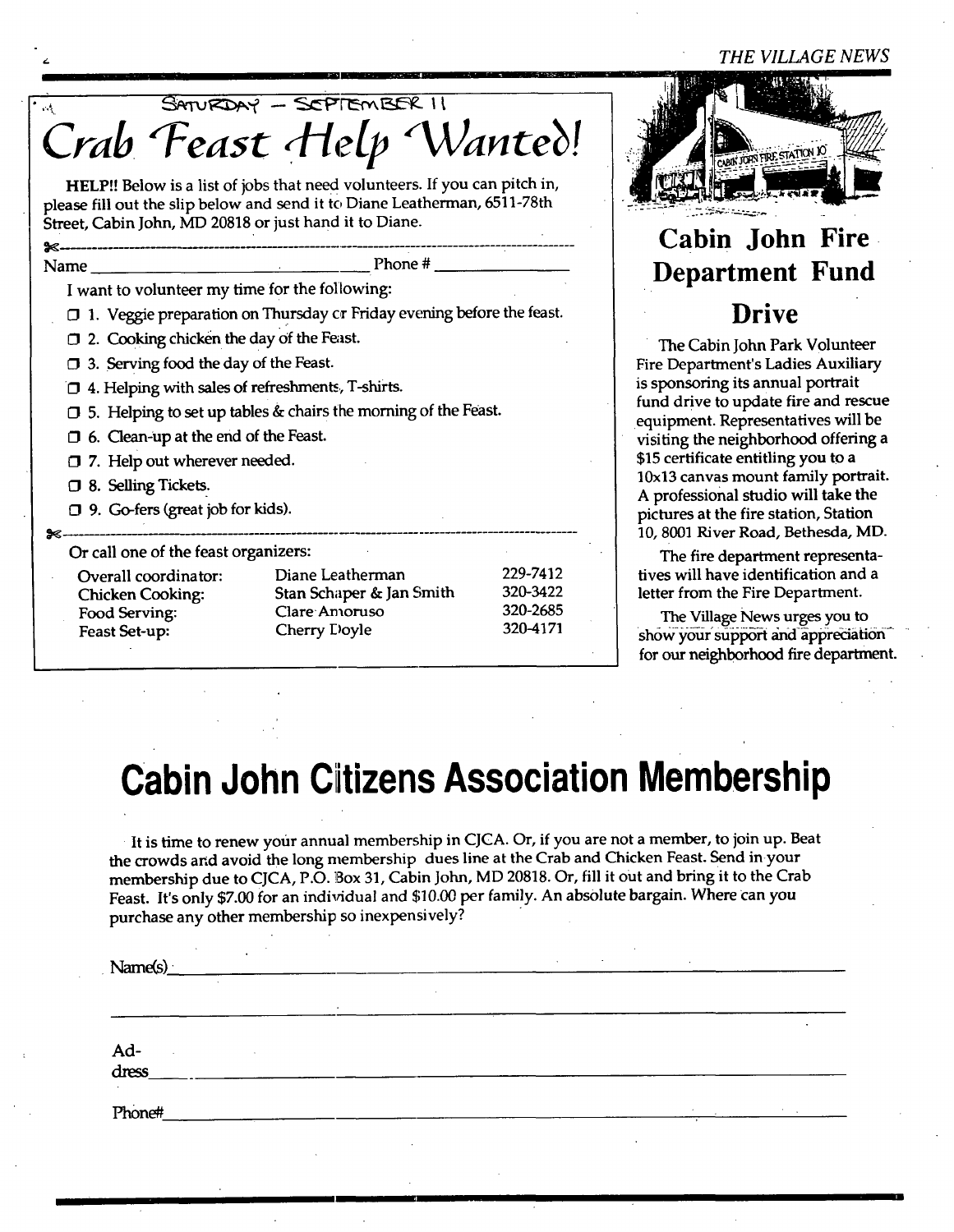# **Letter from the New Citizens Association Presidents**

Now that the summer has ended its second half, the Crab Feast is being lanned and is our next community event. For both of us, our first Crab Feast 8 ars ago was the means that we used to quickly feel at home in our community. Ever since it has still been a way of renewing our community ties. We hope that many of you can join us in this annual event and share in Cabin John.

While there are no formal business meetings during the summer, this is a good. time to state some our goals for next year. They all center on maintaining Cabin John as the community that attracted us to it eight years ago. We recognize that change is inevitable and even desirable, but that we still want to maintain the quality of life that we all treasure.

The most obvious threat to our community is the degradation of our environment along MacArthur Boulevard. This results from traffic generated from outside our community as well as enforcement and maintenance problems arising from its mixed jurisdiction. For years we have

watched the Corps of Engineers, the Park Service and Montgomery County point to the others as the responsible organization. If all we can accomplish this year is the fixing of responsibility, we will have won a major battle.

Also, we will to find some way to moderate the traffic demands on our community. In the fall, we will try to address this issue. I am sure that other, unforeseen issues will arise. However, until business resumes, we wish to convey our best wishes to all for a good end to the summer and look forward to meeting as many of our neighbors as we can.

*Fred and yudie Mopsik* 

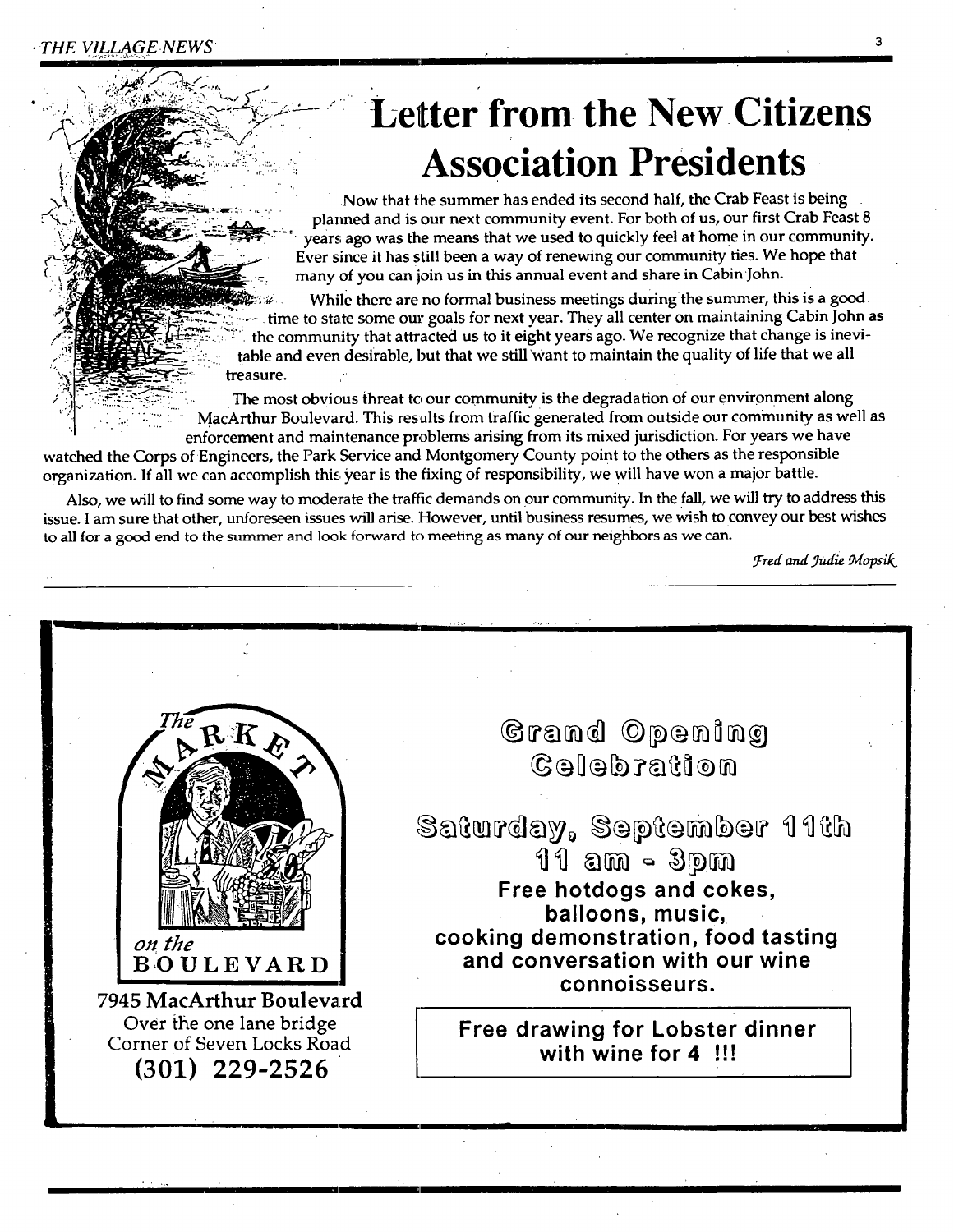### **,Union Arch Bridge: Long a Source of Woes to Cabin John**

The historic Union Arch Bridge has become the focus of one of the most obvious problems in Cabin John. Though the gridlock hasn't been as bad through the summer months as during the school year, the nightmare of the traffic will begin again soon. Each morning and evening we will endure the droves of commuters stalled on both sides of the bridge while we must wait our turns to get out of our own community. But this was not always the case.

Not so long ago Cabin John was a sleepy little community, off the beaten track. Few house were built along MacArthur Boulevard and River Road carried the commuter traffic from Potomac and points ~ west. MacArthur Boulevard wasn't the fearsome traffic corridor then. Children who lived on both sides of MacArthur Boulevard were allowed to cross the Streets, with little concern by their parents; traffic wasn't a problem. The bridge connected the communities of Cabin John, Glen Echo and Bannockburn and residents saw it as "Mainstreet."

In the winter of 1974-75 a 700 pound chunk of the ledge projecting from the bridge crashed to the Cabin John Parkway below. The bridge was immediately closed to car and truck traffic but allowed pedestrians and bicycles between 6:00 AM and 9 PM. Engineers were called in to examine the bridge. One long year later, in January of 1976 the Army Corps of Engineers (ACOE), the agency that maintains the bridge, released a document entitled Restoration of Cabin John Aqueduct Bridge that pronounced the bridge passable except for some surface deterioration and the projecting ledge, which had been removed after the large piece fell to the parkway below.

The report proposed three possible "schemes" for repairing the bridge. Scheme 1 would close the bridge to all but pedestrians, bicycles and emergency vehicles at a cost of \$749,000. Scheme 2 would permit pedestrians, bicycles and vehicular traffic under 6 tons (sound familiar?) and would cost \$731,000. Scheme 3 would allow only pedestrians and bicycles at a cost of \$583,000. Scheme 1 was recommended by the report:

At the January 1976 meeting of the Cabin John Citizens Association CJ residents, frustrated at being inconvenienced for more than a year, demanded that the Union Arch Bridge be reopened immediately since it was structurally sound. The representative from the ACOE who attended the meeting, Harry Ways, said that temporarily re-opening the bridge had not been considered. He said he Would recommend a study to reopen the bridge and suggested that residents should write requests to his boss Col. Robert McGarry, District Engineer. Angry citizens went on to discuss seeking legal advice on the possibility of filing a suit against the ACOE for damages and to get the bridge reopened. To gain further attention from the ACOE and anyone else who could help, residents then staged a demonstration at the bridge.

One of the problems in repairing the bridge was the agreement between ACOE and the Committee on Historic Preservation. The agreement stipulated that the bridge would be restored to its original appearance, but that required more money than the estimate contained in the Restoration report.

The Citizens Association enlisted the aid of Rep. Gilbert Gude and with his aid kept hammering on the ACOE until the repairs began. On a very cold December 4, 1976 the bridge reopened to great fanfare for last the bicentennial event of the year. Officials from the Army Corps of Engineers hosted the festivities and an estimated 300 local residents came out to celebrate. Channel 7 and

---r ..........

Channel 9 sent reporters. The speaker's platform held representatives from Congress, the Montgomery County Council, Maryland Department of Transportation, Maryland Historic Trust, WSSC, Army Corps of Engineers, the Gien Echo Community. Frank McKinney, then Vice President of the CJCA and Minda Wetzel, CJCA Union Arch Committee Chairrnan were Cabin John's official representatives. Rep. Gilbert Gude cut the ribbon to formally reopen the bridge. Members of the 1st North-South Brigade from Alexandria showed up in full Civil War regalia, marching across the bridge and waving flags from the Civil War period. Minda Wetzel drove the lead car across the bridge, followed by the a fire engine from the Volunteer Fire Department.

And the rest, as they say, is history. $\blacktriangleleft$ 

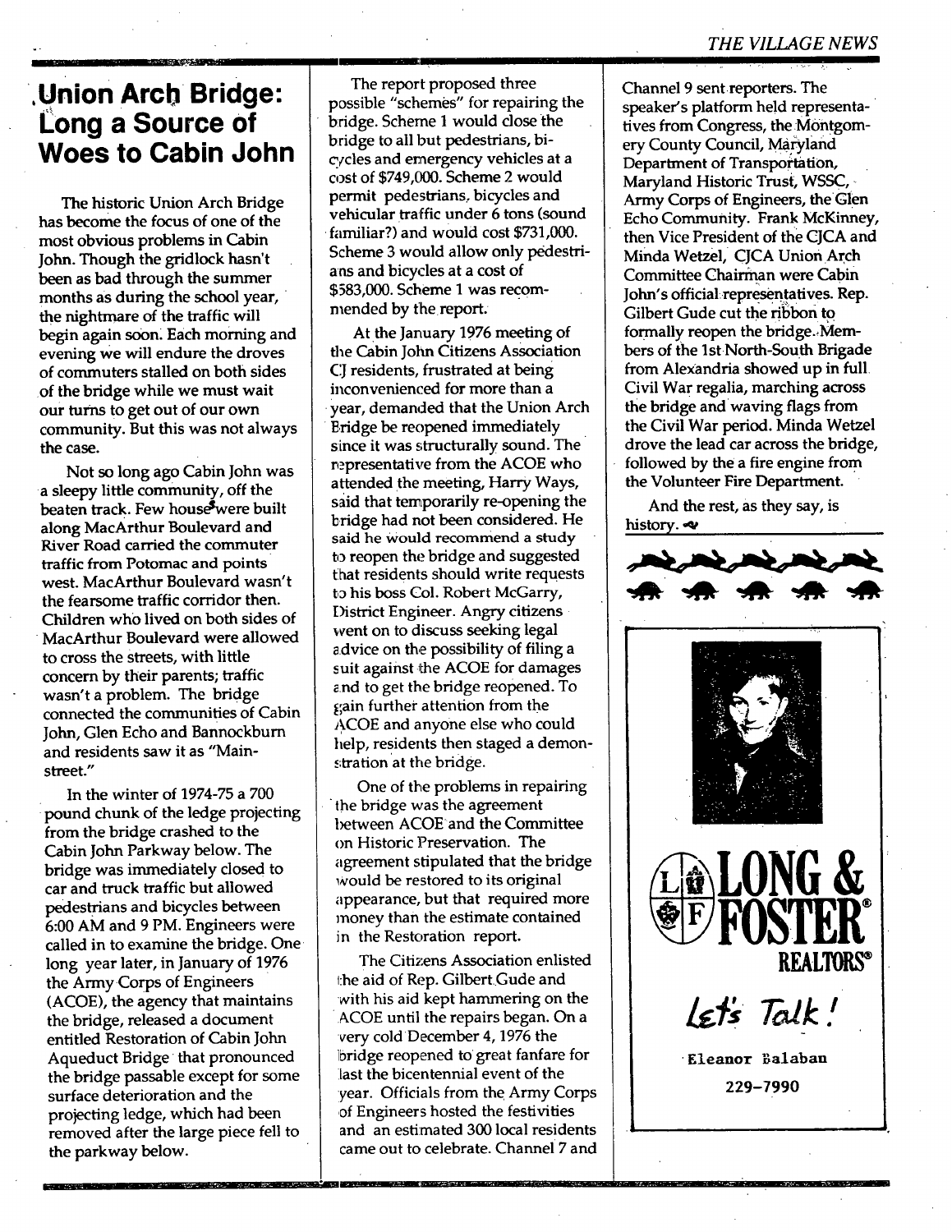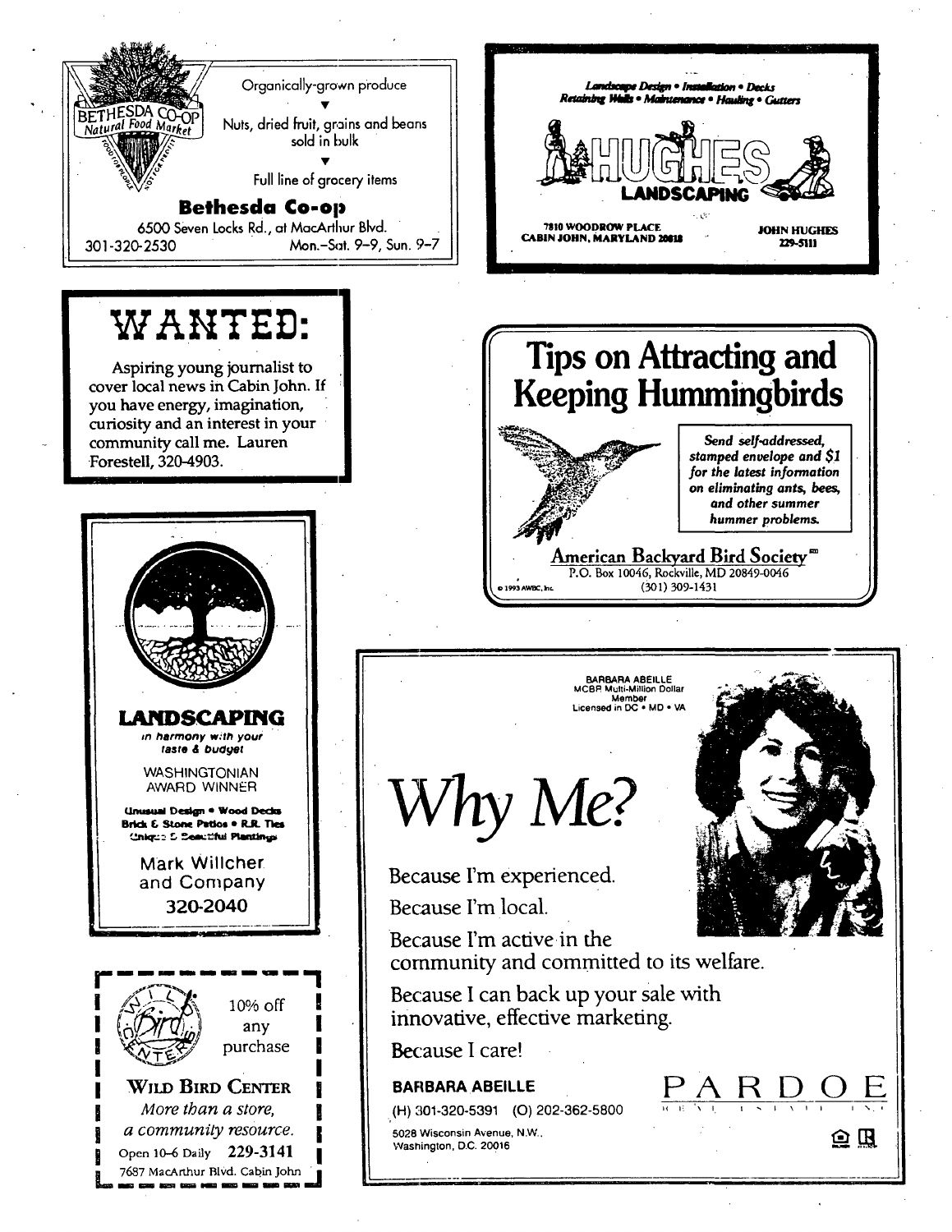### **,.Debby Does Kitchens**

Cabin John has a lot of entrepreneurs in the neighborhood and now there is another. Debby Saling of the Cabin John Gardens has just launched her new company, Kitchen Konnection, in Beltsville.

When her old employer laid her off inmid-July, she saw it as an opportunity to get herself into gear to do what she had wanted to do for some time: be her own boss. So by the next week she had found an office. By the following week her phone was installed, new office was painted and Kitchen Konnection was in business. Since word got out among her existing clients (mostly builders, remodelers and architects) that she was on her own, her phone hasn't stopped ringing.

She began her career designing kitchens 12 years ago (many are in Cabin John houses). Depending on what her clients want, she designs modest to extravagant kitchens. Her meticulous attention to detail, her knack for optimizing space and creating innovative designs keeps her clients coming back. For her customers who are homeowners, she says "I like to sit down and make friends with my customers and get to know them. You know, talk girl talk. That way I know exactly what they want."

Because of her hard work, dedication and outgoing personality, her colleagues voted her Vice President of the Baltimore/Washington chapter of National Kitchen and Bath Association, a position she's held for the last 2 years.

She views being in business for herself a challenge, but one that will give her a more flexible schedule so she can spend the time with her favorite people, her daughter Jessica , and son Brandon. Teamed with her husband Danny who has his own remodeling business, she looks forward to being able to provide a full package of services to homeowners, from design to execution.



#### Dear Editor:

Should trash collections in Cabin John

be reduced to once a week instead of twice?<br> $\begin{bmatrix} \mathbf{F} \mathbf{D} \mathbf{H} \mathbf{O} \mathbf{R} \end{bmatrix}$  be reduced to once a week instead of twice? Until recycling started in January 1992 we had two collections. Since then we've had three -- two regular, one recyclables. Same amount of trash, just differently divided.

> If you've looked at your property tax bill, you will have seen than having regular trash collected

twice a week costs about \$42 more a year than having only one collection per week.

I can see no reason why we should have a total of three collections a week' when we got along for years with only two. The County has already cut back collections in some districts to only two (one regular, one recyclables). Cabin John should ask for this too.

I hope this matter can be considered at the next Citizens Association meeting.

*Andy Rice* 



**Cabin John United Methodist Church 10:00 Worship Sunday School resumes in September Food Received for the Hungry**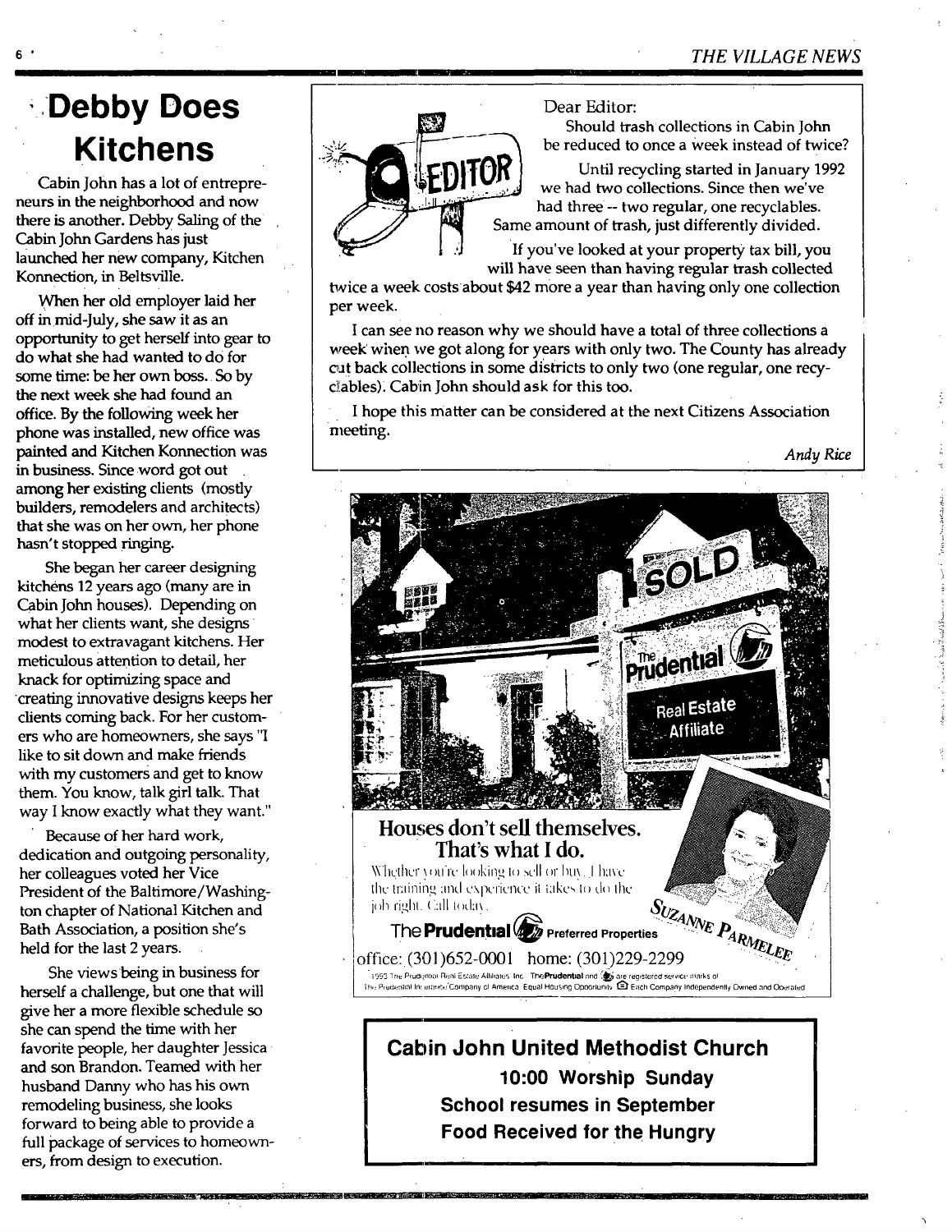### **Traffic Up-Date**

#### *by Helen Daniel*

Department of Transportation (DOT) Engineer, David Loughery, gave an update on DOT's plans to meet some of the Cabin JohnTraffic Safety Committee's recommendations. Now in the work schedule of the County Highway Maintenance Division (hopefully to be completed before Labor Day) are the following items: (1) Crosswalks at the Clara Barton/MacArthur Blvd. intersection (2) Construction of a sidewlk on the north side of MacArthur Blvd. from the intersection (and new crosswalk) to 75th St. (3) Rumble strips on Clara Barton to warn drivers to slow down (4) a "STOP AHEAD" sign on Clara Barton to warn drivers to slow down and be prepared to stop at the intersection.

The Transportation Dept. has also given approval for a signal study to be done for the Clara Barton/ MacArthur intersection. The study would see whether a traffic light there, working in conjunction with the one at Union Arch Bridge, could help alleviate some of the traffic problems at the intersection. If the study Showed benefits from a signal, there would be no right-hand turn allowed on red from MacArthur onto Clara Barton and a stop line to the west side of Ericsson would be put in to keep traffic leaving the Parkway from blocking Ericsson. And, probably the best news of all: DOT's idea for a 250 foot right-hand turn lane on MacArthur Boulevard north of the intersection has been abandoned due to community opposition. $\sim$ 



### **(31en tchc 13ark Scene**

Adventure Theater is presenting The Fabulous Fable Factory through September 5, weekends at 1:30 and 3:30. Tickets are \$4.50 each. For more information call 320-5331.

September 19 is children's Chautauqua Day at the Park. Local artists will offer hands-on experiences, along with story tellers and other performers.

The Glen Echo Gallery will feature **Glass and** Anvil, a 3-person show showing cast or fused blass and forged metal from September 3-26. The Gallery is open from noon to 5 p.m. Tuesday through Sunday, closed Monday & holidays.

Two artist-in-residence positions are open at the Park. Spaces are rent-free but a regular fee is charged to cover utilities. Artists are expected to give classes and demonstrations or performances for the public. For more information write Request for Proposals, Glen Echo Park, 7300 MacArthur Blvd.; Glen Echo, MD 20812 or call 301/492-6266. Proposals must be received by Friday October 15.  $\triangleleft$ 

> FINANCIAL STATEMENT CABIN JOHN CITIZENS ASSOCIATION July 1, 1992 - June 30, 1993

Deposits Amount

Beginning Checkbook Balance (7/01/92)

Income

\$1,424.53

\$6946.66

(\$4,148.75)

\$4,222.44 \$153.55

\$4,375.99 \$4,375.Y9

|          | Crab Feast Income   | 6           | \$4,480.26            |
|----------|---------------------|-------------|-----------------------|
|          | Interest            | 12          | \$104.90              |
|          | Membership Dues     | 25          | \$1,807.00            |
|          | Misc. Credits       | 5           | \$92.50               |
|          | <b>Publications</b> | 2           | \$25.00               |
|          | T-Shirt Sales       | 3.          | \$437.00              |
|          | Total:              |             | S6946.66 <sup>.</sup> |
|          |                     |             |                       |
| Expenses |                     |             |                       |
|          |                     | # of Checks | Amount                |
|          | Crab Feast Expenses | 13          | (\$1,351.23)          |
|          | Gifts               | 13          | (S2.479.20)           |
|          | Misc. Debits        | 8           | (5253.52)             |
|          | P.O. Box Rental     |             | (549.00)              |

Total: (\$4,148.75)

Balance as of June 30, 1993

Checks Outstanding

| 525 | 9/15/92                   | Greg Basse 1             | \$3.55   |
|-----|---------------------------|--------------------------|----------|
| 530 | 10/12/92                  | Glen Echo Baptist Church | \$50.00  |
| 552 | 6/21/93                   | Cabin John Village News  | \$100.00 |
|     | Total Checks Outstanding: |                          | \$153.55 |

Cresset Bank Statement Balance as of June 30, 1993

Submitted by:

Joseph G. Hugo<br>Former Treasurer, CJCA July 9, 1993